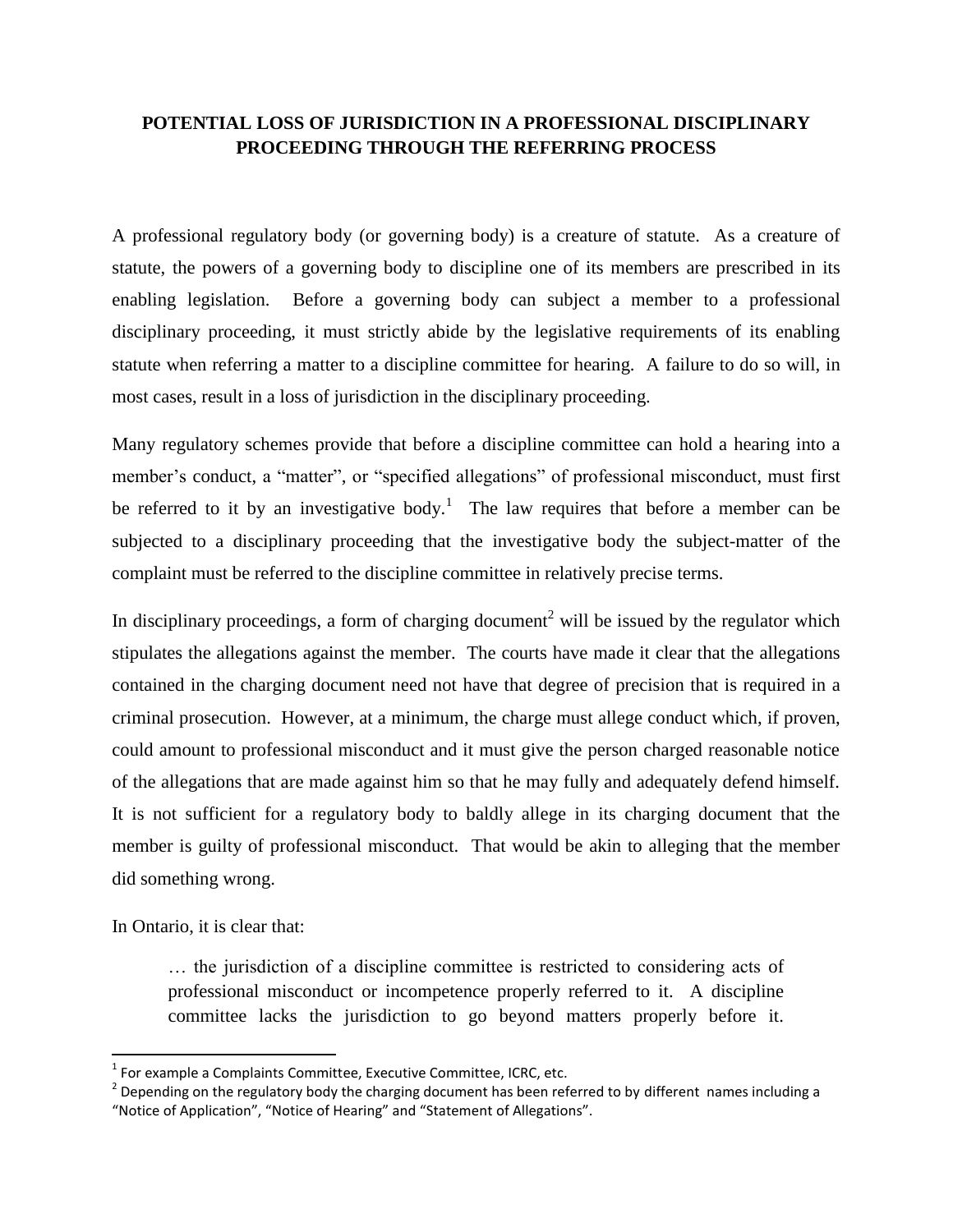Jurisdiction can neither be consented nor attorned to, nor can jurisdiction be expanded by the provision of disclosure.<sup>3</sup>

In *Kupeyan* v. *Royal College of Dental Surgeons of Ontario*, the Divisional Court considered the appellant's argument challenging the jurisdiction of the discipline committee to deal with the charges involved in the hearing. In reviewing the failure of the complaints committee and the executive committee to articulate with any precision the charges the member was to face (amongst other difficulties), the Court said the following:

In my view, the purpose of the Act to be taken from its plain language is that the conduct of a member of the profession is not to be subjected to proceedings before the discipline committee save for subject-matters of complaint considered and referred, in relatively precise terms, by either the complaints committee or the executive committee … In other words, before a member is to be put in the unenviable position of having complaints or allegations of misconduct heard by the discipline committee, the conduct which is to be the subject of such hearing must have been defined and considered by the complaints committee or the executive committee.

In the instant case it is impossible to decide that such was the case. The most that can be concluded is that the conduct of the appellant with respect to a number of patients was considered by the two committees and that ultimately specific charges were made with respect to a smaller number of patients. The identity of the patients whose treatment was to be made the subject of the complaint and the specific allegations of misconduct were apparently determined otherwise than by the two committees.

I would not go so far as to hold that the precise charges which a member is to answer must be framed by either committee, though I am not persuaded that such a requirement would involve any insuperable problems. What I do hold is that when the hearing and determination by the discipline committee takes place, it must concern allegations which manifestly relate to misconduct, recognizable as misconduct which, in substance at any rate if not in precise terms, has been the subject of a reference by the complaints committee or a direction or a reference by the executive committee. $4$ 

 3 *Yar* v. *College of Physicians and Surgeons of Ontario* [2009] O.J. No. 1017 (S.C.) at paragraph 22**.**

<sup>4</sup> *Kupeyan* v. *Royal College of Dental Surgeons of Ontario* [1982] O.J. No. 3376 (Div.Ct.), at paras. 28 – 30.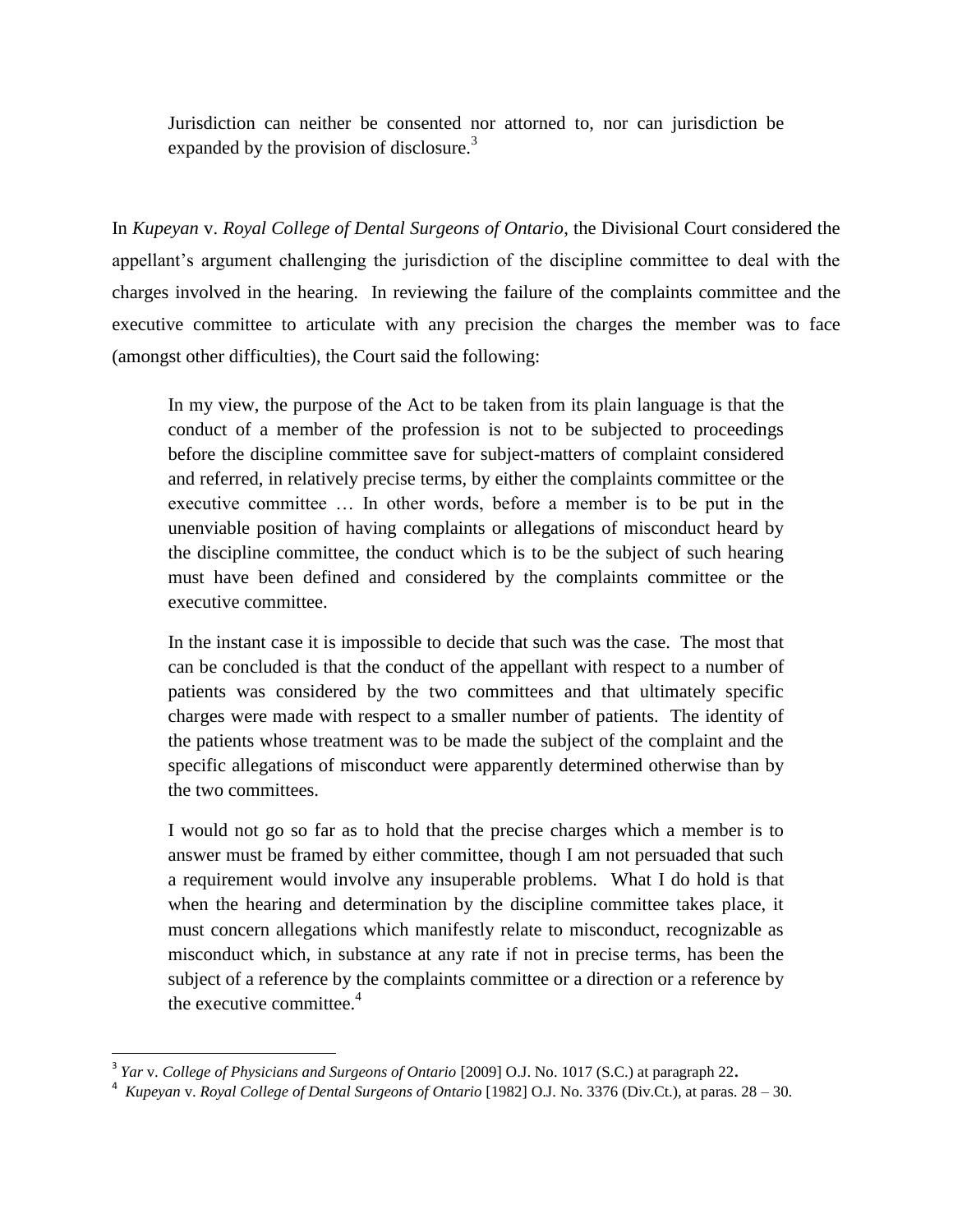Apart from the effect of depriving a discipline committee with the jurisdiction to deal with the matter, the significance of stating, with some degree of precision, the conduct that is alleged to amount to professional misconduct was stated by Justice Galligan in the following way:

In cases of this type, no one would suggest that an allegation of professional misconduct need have that degree of precision that is required in a criminal prosecution. But the charge must allege conduct which if proved could amount to professional misconduct and it must give the person charged reasonable notice of the allegations that are made against him so that he may fully and adequately defend himself. This proposition has been stated by many authorities. I need refer only to the language of Culliton, C.J.S. ….

Not only must the charge be correct in form and sufficient to inform the person charged, in general terms, of the charge against him, but must contain sufficient particulars to enable him to properly prepare his defense.

… It follows from the requirement that the charge must be particularized to that extent that an accused must not be tried on a charge of which he has not been notified. It also follows that evidence ought to be confined to the charge against him. Evidence relating to other suggestions of misconduct should not be presented because it could have a very serious prejudicial effect upon the tribunal and it is evidence relating to conduct which he is not prepared to defend.

I think that it is particularly important to remember these fundamental principles when considering a charge as broad as professional misconduct. Obviously, there can be a great range in the degree of seriousness of conduct which could amount to professional misconduct. And there can be a wide range in what would be the appropriate penalty depending upon the seriousness of the allegations made against a person accused of professional misconduct. It is therefore particularly important for a person accused of professional misconduct to know with reasonable certainty what conduct of his is alleged to amount to professional misconduct  $5$ 

l

<sup>5</sup> *Golomb v. College of Physicians and Surgeons of Ontario*, [1976] O.J. No. 1707 (Div. Ct.) at paras. 32 – 34.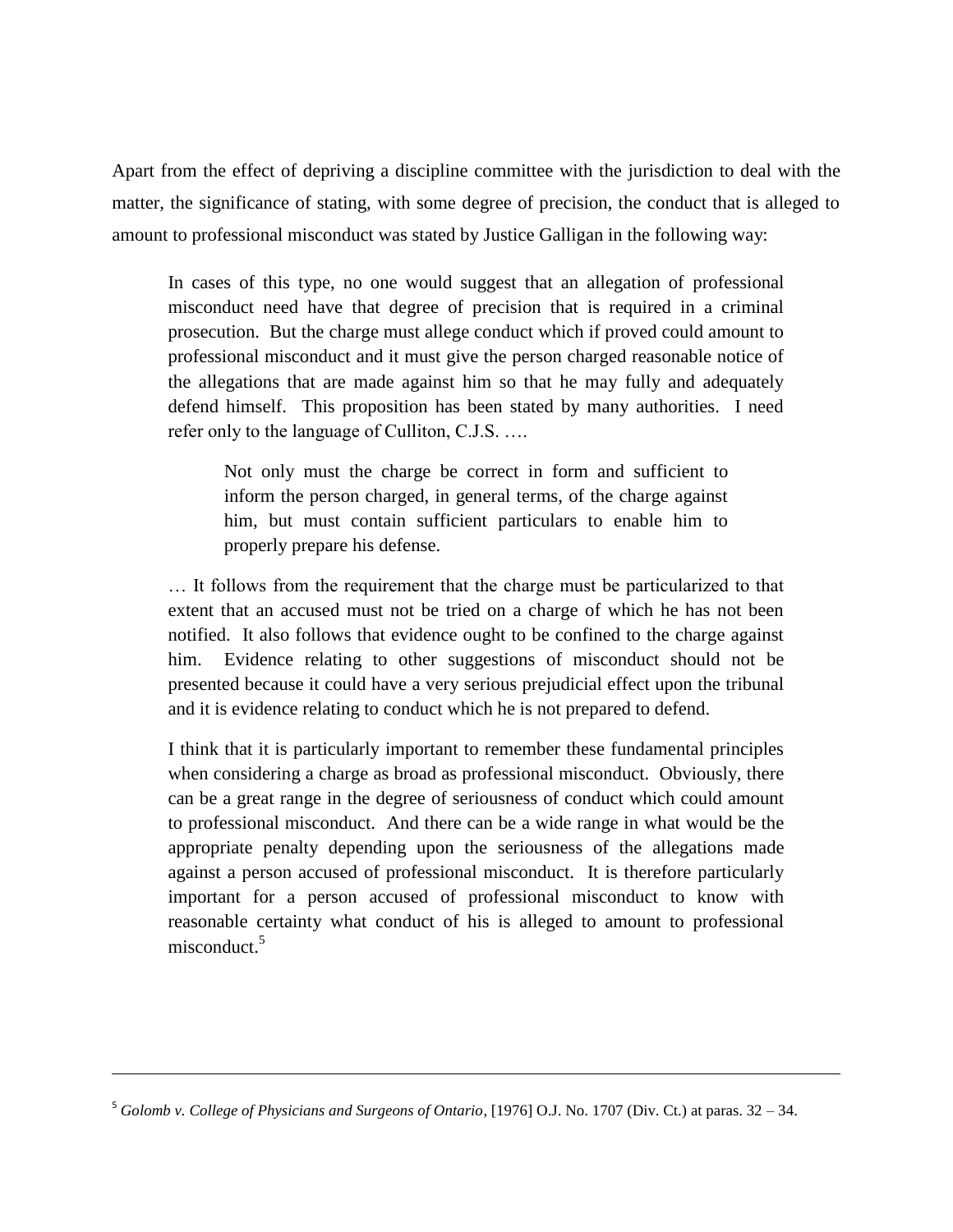An allegation that a member has committed professional misconduct is not, in and of itself, an allegation – it is simply a bald assertion of wrongdoing. In similar circumstances, Justice Wright said the following:

… I am satisfied the complaint referred to should state with reasonable precision the nature of the unprofessional conduct alleged. It is not sufficient to say only that the accused member is guilty of unprofessional conduct or misconduct. (Counsel for the respondent expressed agreement with this proposition). It is necessary to allege something more. For example, it is not sufficient to simply say the accused member has been convicted of a criminal offence. The offence must be identified. Similarly an allegation of unprofessional conduct should indicate in what way the conduct is in breach of professional standards as they may exist – perhaps by following the wording of one or more of the many rules of conduct listed in the professional engineers' code of ethics (authorized by bylaw passed pursuant to the Act). …

The complaint as it stands is therefore invalid, in effect a nullity, and thus not capable of amendment.<sup>6</sup>

Further, the Ontario Divisional Court has held that it was not appropriate for the College of Physicians and Surgeons of Ontario to frame the misconduct after a referral by the complaints committee and executive committee when it stated the following:

It was contended by counsel for the [regulatory body] that, the conduct of the appellant having been considered in some amorphous way by the complaints committee and the executive committee, it was appropriate that the precise charges of misconduct should be framed by "the College". In my view, that submission finds no express foundation in the Act and flies in the face of its specific terms.<sup>7</sup>

In the same case, the Divisional Court ruled that the provision of specific allegations and particulars to allow the member to know the case he has to meet will not cure the jurisdictional

 $\overline{\phantom{a}}$ 

<sup>&</sup>lt;sup>6</sup> Bateman v. Association of Professional Engineers of Manitoba [1984] M.J. No. 391 (Q.B.) at paragraph 19 and 22.

<sup>7</sup> *Kupeyan* v. *Royal College of Dental Surgeons of Ontario* [1982] O.J. No. 3376 (Div.Ct.), at para. 31.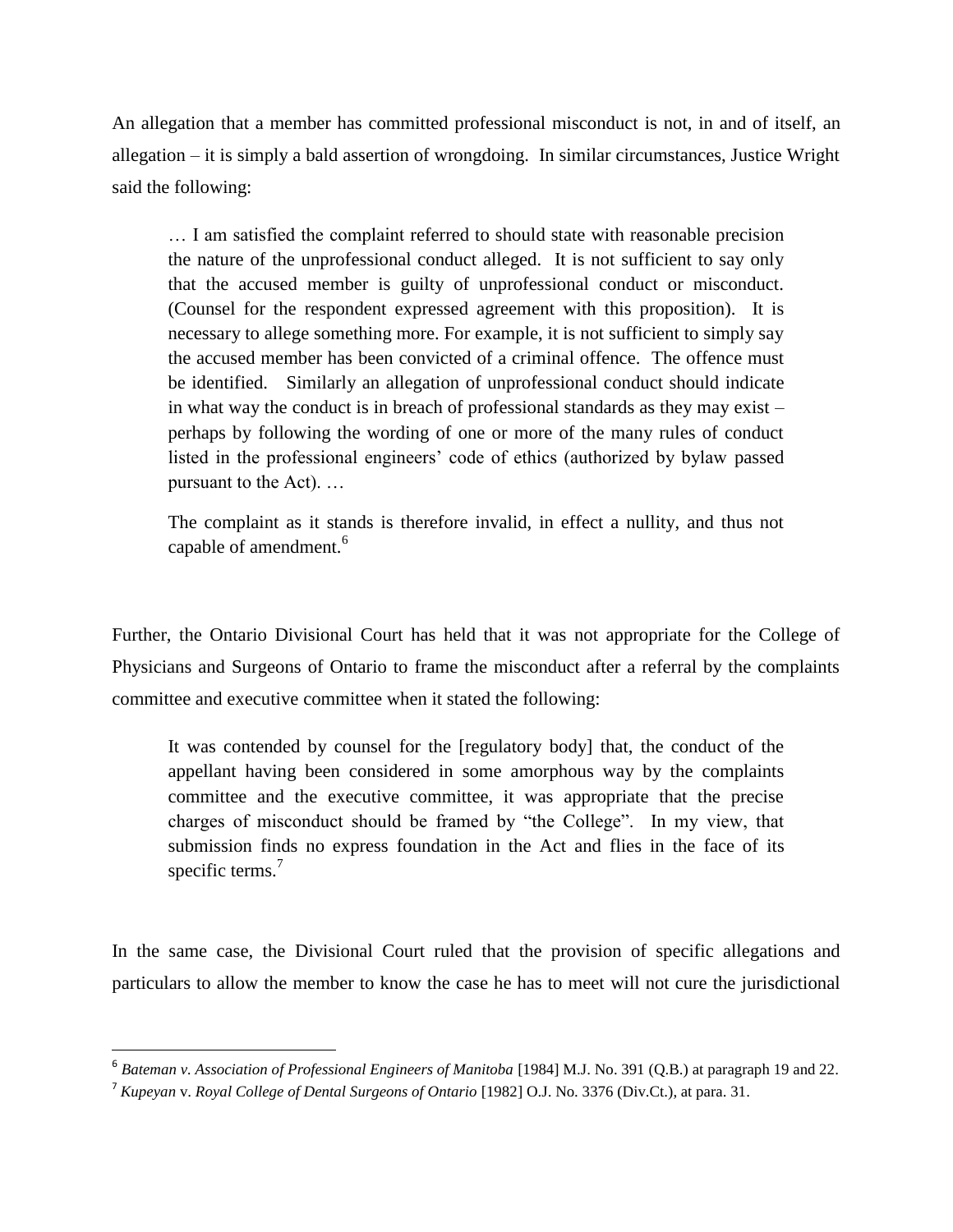error of a failure to properly refer a matter to the discipline committee for hearing. Specifically the Divisional Court had the following to say:

I have also considered the obvious fact that in the circumstances the appellant had full notice of the specific allegations which were heard by the discipline committee. There can be no argument that he was taken by surprise or was not afforded a reasonable opportunity to make answer. None of that can prevail if the allegations were such that the discipline committee had no jurisdiction to deal with them. Even if the appellant were taken to have consented, and there is no evidence of that save such inference as can be drawn from participation in the proceedings, it would make no difference. …

… it is a fundamental principle that no consent can confer on a court or tribunal with limited statutory jurisdiction any power to act beyond that jurisdiction, or can estop the consenting party from subsequently maintaining that such court or tribunal has acted without jurisdiction.<sup>8</sup>

Further, a discipline committee only has jurisdiction to hear evidence relevant to the charges. So, for example, if the only allegation that was referred to hearing was an allegation that a member sexually abused a patient, the regulatory body cannot call expert evidence that the physician's treatment of the patient fell below the standard of practice of the profession. As was stated by Justice Galligan in *Golomb v. College of Physicians and Surgeons of Ontario*:

It follows from the requirement that the charge must be particularized to that extent that an accused must not be tried on a charge of which he has not been notified. It also follows that evidence ought to be confined to the charge against him. Evidence relating to other suggestions of misconduct should not be presented because it could have a very serious prejudicial effect upon the tribunal and it is evidence relating to conduct which he is not prepared to defend.*<sup>9</sup>*

 $\overline{\phantom{a}}$ 

<sup>8</sup> *Kupeyan* v. *Royal College of Dental Surgeons of Ontario* [1982] O.J. No. 3376 (Div.Ct.), at para. 36.

<sup>9</sup> G*olomb v. College of Physicians and Surgeons of Ontario* **[1976] O.J. No. 1707 (Div. Ct.), at para. 33.**